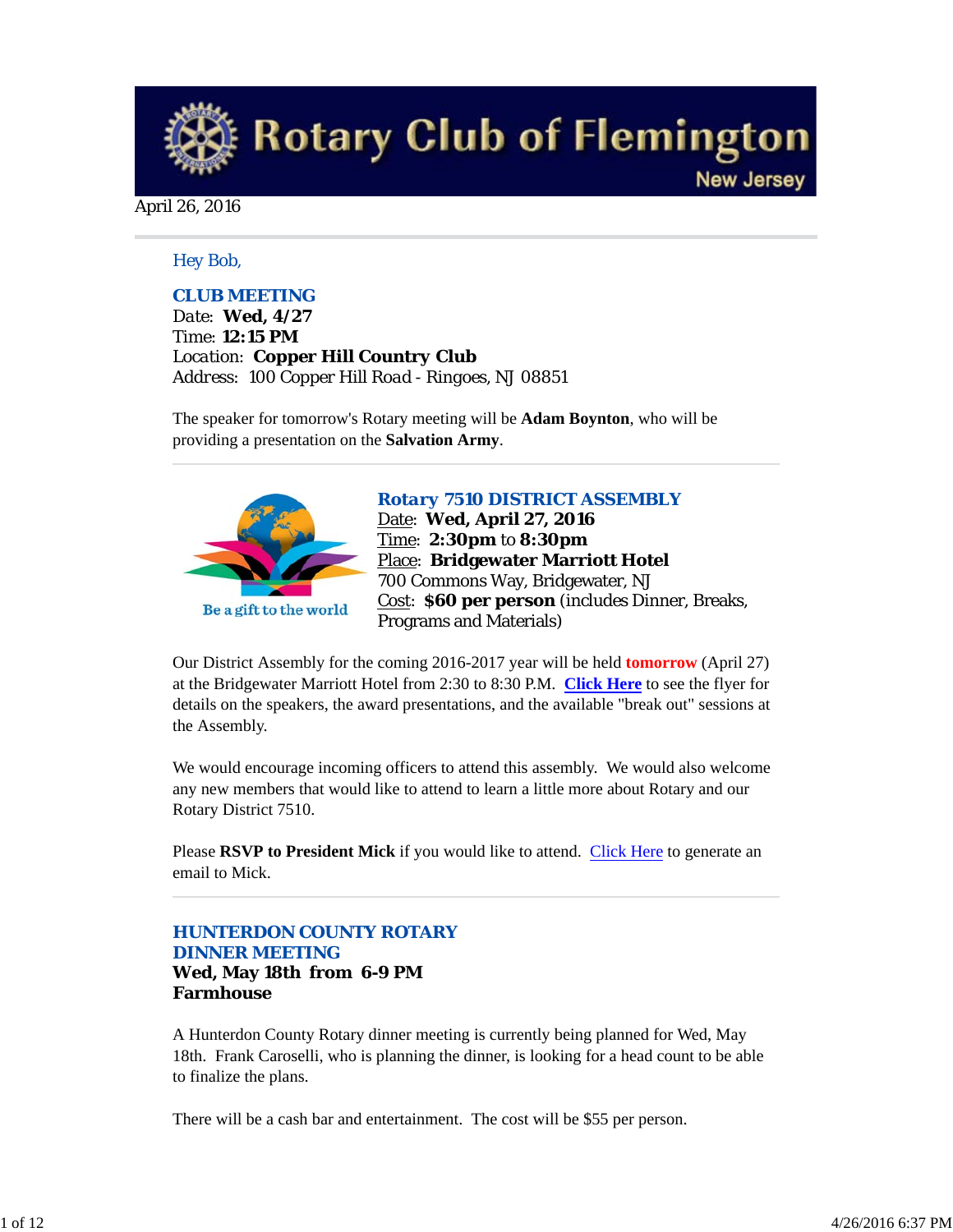If you are interested in attending, please **Click Here to generate an email to Frank Caroselli**. Let him know how many people would be attending and that you are with Flemington Rotary.

### *BYLAWS of District 7510 - Rotary International* **Effective July 1, 2016**

**Click Here** to download a PDF copy of the proposed ByLaws of District 7510 that would go into effect on July 1, 2016.

D.J. Wright asks that everyone review this. He would like to discuss this as a club at an upcoming meeting.



### *Hunterdon County Rotary Clubs donate \$3600 to the Flemington Area Food Pantry* **Wed, April 13, 2016**

At the 4/13/2016 Flemington Rotary Club Meeting, the Hunterdon County Rotary Clubs presented at **\$3600 check** to the **Flemington Area Food Pantry**. The donation was made from the proceeds of the 2016 Hunterdon County Rotary Soup Cook-Off.

Pictured from left to right are **Mick Schaible** (Flemington Rotary President & Chair of the Soup Cook-Off event) and **Gary White** (Executive Director of the Flemington Area Food Pantry).

The Hunterdon County Rotary Soup Cook-Off is a community awareness project of the Rotary Clubs of Hunterdon County, dedicated to helping people in our community. All cook-off proceeds are donated to the food pantries of Hunterdon County to fight HUNGER IN HUNTERDON.

Joint Effort by the Hunterdon County Rotary Clubs: The Soup Cook-Off event is organized and run as a joint effort by the Rotary Clubs of Flemington, Clinton Sunrise, North Hunterdon, Lambertville-New Hope, Whitehouse and the Hunterdon Horizon eClub.



### *District 7510 SOMERSET COUNTY MEETING*

**Wed, May 11, 2016** at **6pm Historic Coach Barn** at the **Duke Farm Estate** Use the East Gate Entrance, Route 206 South Hillsborough, NJ 08844

On Wed, May 11 at 6pm, the Dunellen-Green Brook Rotary Club & Rotary Club of Hillsborough are hosting at Somerset County Meeting at the Duke Farm Estate. It will be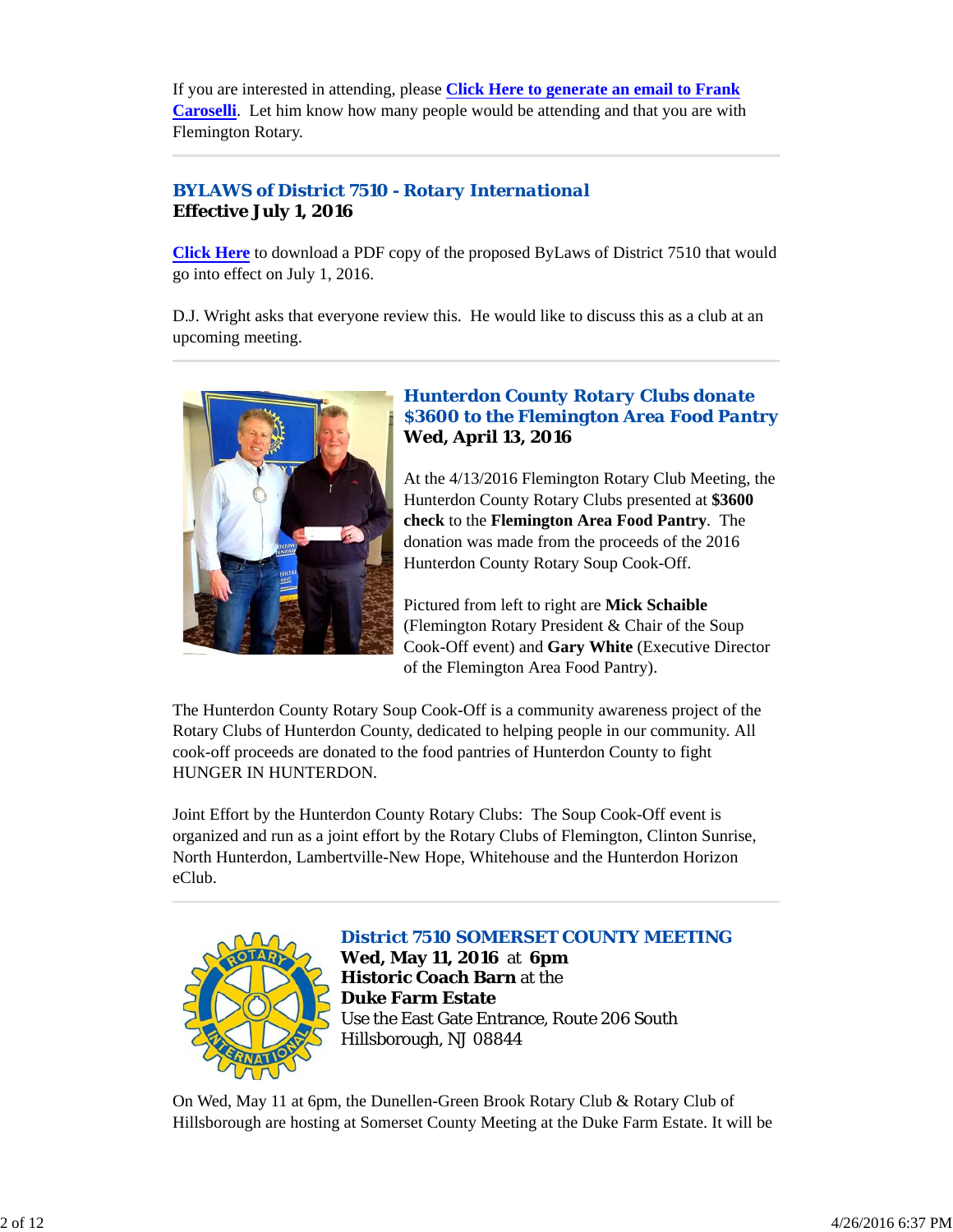held in the Historic Coach Barn. Enter using the East Gate Entrance off of Route 206 South. **Click Here** to download a PDF of the flyer.

We hope you can come for an evening of fellowship and dinner along with a glimpse into the history & future of Duke Farms. Each club will have an opportunity to recap the year's highlights and share plans for the upcoming year.

Rotarians and guests are welcome. Cost is **\$30.00 Per Person**. Make checks payable to Dunellen-Green Brook Rotary. For more information visit www.dunellengreenbrookrotary.org



### *Proposed OFFICERS & BOARD MEMBERS for the 2016-2017 Flemington Rotary Year* **Presented by President-Elect, D.J. Wright**

At the 4/6/2016 Club Meeting, President-Elect D.J. Wright presented his proposed slate of Officers & Board members to serve for the upcoming 2016-2017 Flemington Rotary year.

The proposed slate of officers has been approved by the current Board and is now being presented to club. D.J. will continue sharing this proposed slate at the regular club meetings for the next month. If anyone else is interested in serving, please let D.J. know. Nominations from the floor will be considered.

The proposed slate will be officially presented at the **Wed, May 4th** noon lunch meeting for vote by club majority. All members are requested to attend the 5/4/2016 meeting to be present for the vote.

The proposed slate is as follows:

# **Proposed Slate of 2016-2017 RCOF Officers & Board Members**

| Club President      | Daniel James "D.J." Wright               |
|---------------------|------------------------------------------|
| President-Elect     | Kim Metz                                 |
| Secretary           | Karen Widico                             |
| Treasurer, General  | <b>Bob Newland</b>                       |
| Treasurer, Lunch    | Lynn Hyman                               |
| <b>Board Member</b> | Mick Schaible (immediate Past-President) |
| <b>Board Member</b> | <b>Sandy Clark</b>                       |
| <b>Board Member</b> | <b>Joe Ziegler</b>                       |



### *8th Annual Rotary BARK IN THE PARK DOG WALK* **Sunday, June 12, 2016** Registration: **10:30am** Walk: **11:00am** to **2:00pm**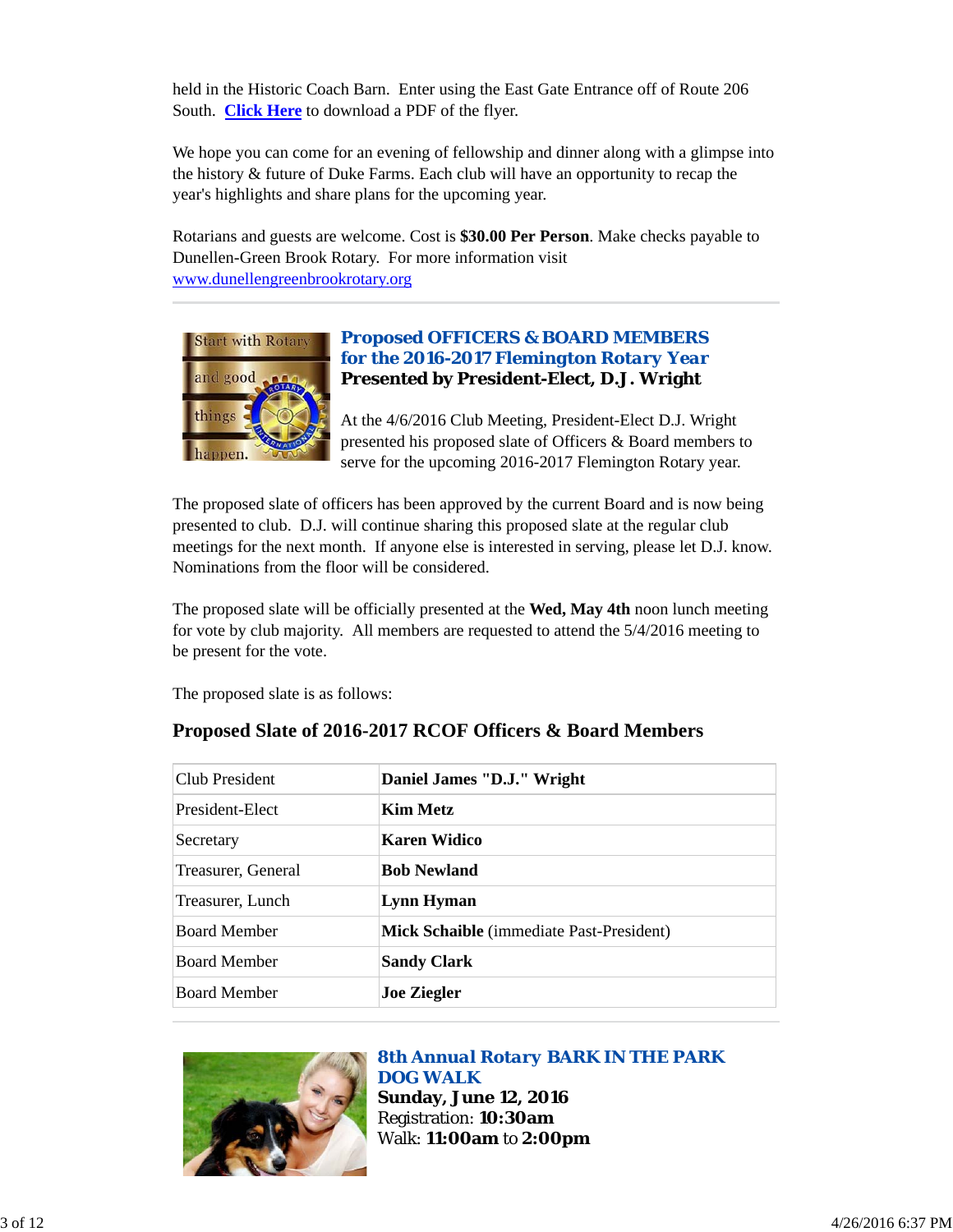

### Location: **Flemington Boro Park** Address: 43 Park Avenue, Flemington, NJ 08822

Join your friends and neighbors for a great day of fun, exercise and fellowship in Historic Downtown Flemington!

All net proceeds of the event go to Rotary Charities and local pet rescue organizations, especially **Animal Alliance**, a non-profit, volunteer-run pet adoption and spay/neuter outreach animal welfare organization.

You can also enjoy great food from several local restaurants (for people!), plus fabulous pet contests, including best pet costume and most photogenic pet, to name a few.

There will also be terrific live music from **SunDog**!

**Click Here** or visit www.FlemingtonRotaryNJ.org for more information, or to download the following event forms:

- **Walker Registration Form**.
- **Event Brochure**.
- **Sponsor Registration Form**.
- **Vendor Registration Form**.

### **Event Rules**:

- 1. We welcome well-mannered, friendly, non-aggressive dogs & pets.
- 2. Leashes are required (no longer than 6' & no retractable leashes, please).
- 3. Walk will take place rain or shine no refunds.
- 4. Dogs should wear current rabies tag or have proof of vaccination.
- 5. Limit 3 dogs per walker.
- 6. Scooping is required (bags provided).
- 7. Please stay on the sidewalks.



### *PEDALS FOR PROGRESS Bicycle, Sewing Machine & Sports Equipment Collection* **Saturday, June 4, 2016** Time: **9am** to **12noon Flemington Presbyterian Church** 10 East Main Street - Flemington, NJ

Joe Ziegler hopes that you can join us for another Collection at the Flemington Presbyterian Church. Items to be collected include **Used Bicycles** (adult and child), **Used Sewing Machines** (in working condition) and **Sports Equipment** (soccer balls, baseball gloves, etc. that can fit in the shipping containers between the bikes). The collection is sponsored by the Flemington Presbyterian Church and the Rotary Club of Flemington.

Please help do your part to put unused bikes to good use in the developing world.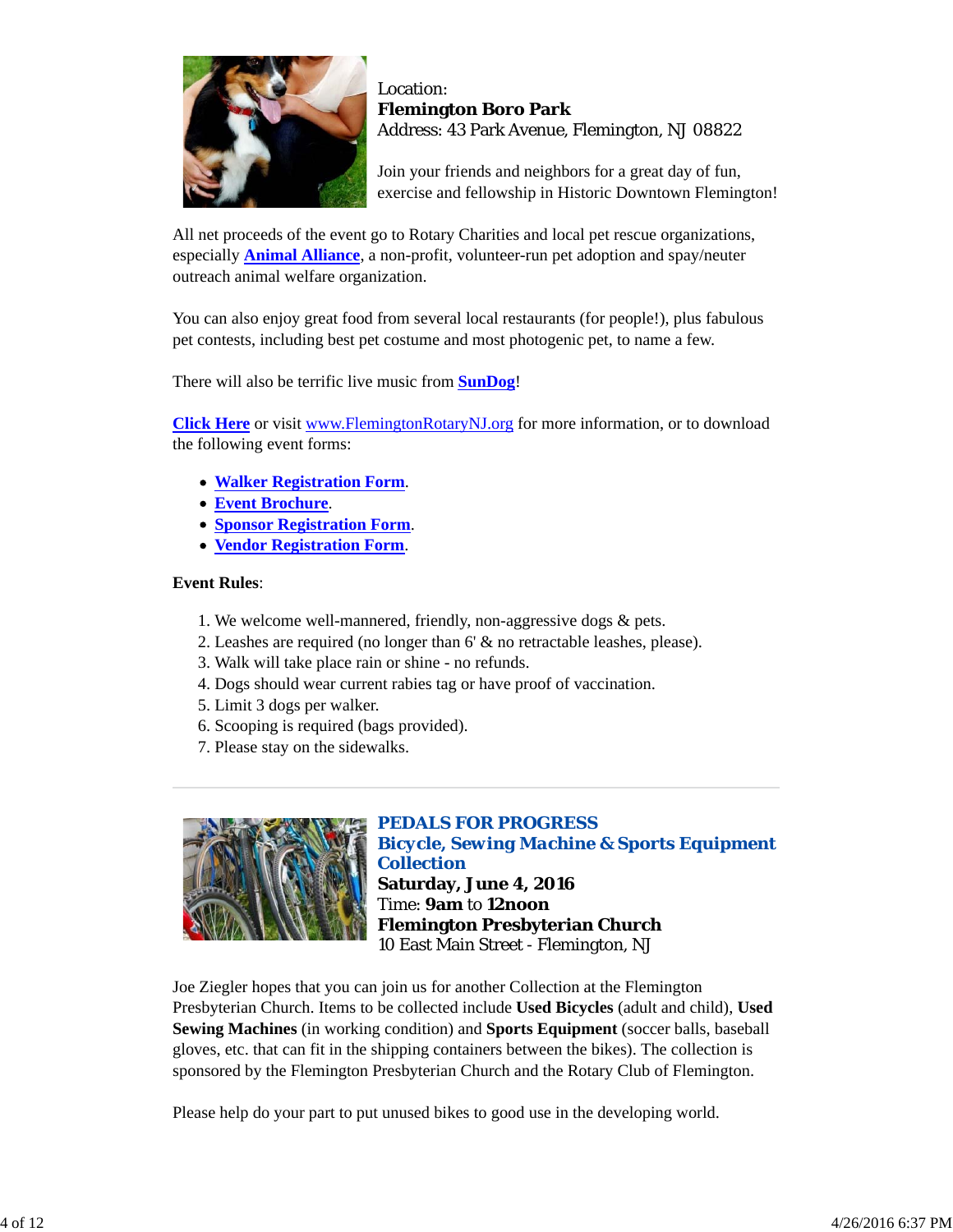### *Requirements*:

- Bikes should be rust free.
- Bikes with flat tires in need of some repair are accepted.
- No trikes.
- "Bikes for parts" are not accepted.

A **\$10 cash donation** is required with each bike or sewing machine. Bikes and donations are cash deductible. The required cash donation helps to offset the cost to ship the bikes to the developing countries.

**Pedals for Progress**, also known as **P4P**, collects 5000 to 7000 bicycles annually and transfers this material wealth to those more needy. Thus rescuing bicycles destined for America's landfills and delivering them to societies where they are badly needed and highly valued. To date, more than 142,000 bicycles, 2,800 used sewing machines and \$10.8 million in new spare parts have been shipped to partner charities in 38 developing countries. In these countries, the bikes are reconditioned by partner agencies and distributed at low cost to poor working adults. These bikes provide them with reliable transportation for commuting to work, transporting produce to market, or accessing health care and other services. Steady employment for these adults is vital to the development and success for these economies.

**It costs \$40 to collect, process, ship, rebuild and distribute each bicycle**. The required \$10 donation helps to offset the shipping costs. P4P is a  $501(c)(3)$  corporation and a registered charity in the states of NJ, PA, NY, CT, IA & VT. Brochures explaining this innovative program will be available at the collection site. P4P also seeks donations of wrenches for our oversees shops. For detailed information about our overseas projects and a current schedule of bicycle collection, visit the P4P website at **www.p4p.org**. If you miss this collection date, you can locate other bike collections through the Pedals for Progress website: **www.P4P.org**

### *Save the Date CHANGING of the GUARD DINNER* **Wed, June 22 at 6pm Copper Hill Country Club**

President Mick wanted to share the date for Flemington Rotary's Changing of the Guard dinner so you can note it on your calendar. There will not be a lunch meeting on that day.



Click Photo to see a larger image

### *Rotary Club of Aberdeen, MD* **Raffling a 2016 Jeep Wrangler 4x4 Raffle Drawing on 9/12/2016**

Bob Burgard, current Club President for the Aberdeen Rotary Club, wanted to pass along this information.

The Aberdeen Rotary Club (ARC) is raffling a **2016 Jeep Wrangler Unlimited Sport**

**4X4**. Only 2000 Tickets will be sold at **\$50.00 each**. The drawing will be held at the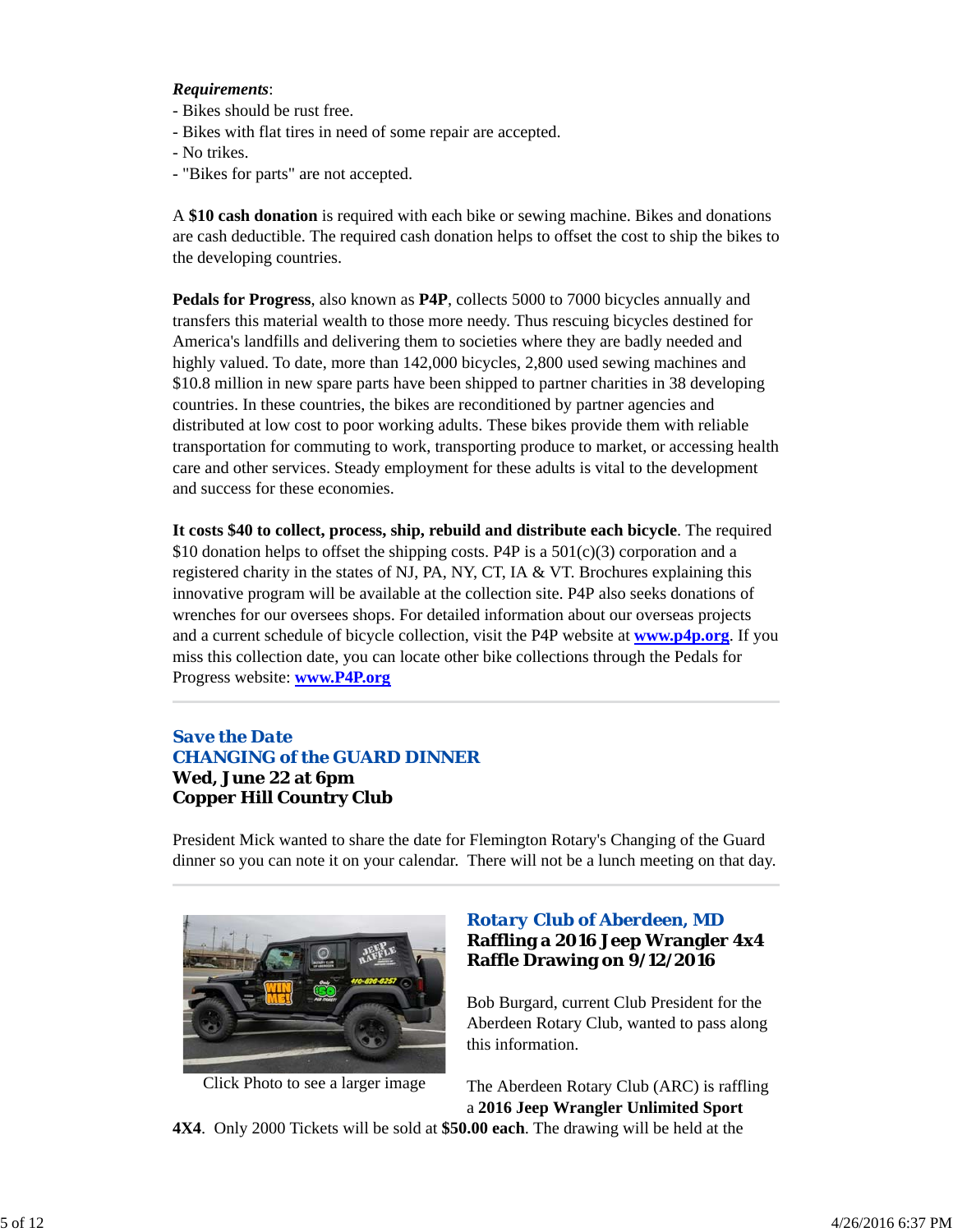Annual ARC Golf Outing on September 12, 2016.

In addition to the Jeep, there is a second prize of \$1,000 and a third prize of a \$250 Gift Certificate to Saxon's Jewelers in Harford County, MD.

Aberdeen Rotary Club is anticipating significant support for the Harford County Boys and Girls Club and Local Scholarships that are budgeted for over \$50,000.

The Aberdeen Rotary Charities is a 501c3. Tax deductible contributions are in reference to EIN# 90-0752980.

If you have any questions, contact Bob Burgard as follows: Cel(908) 528-4073 (or) Office(908) 751-1223.

410-838-6257 is a Call Center that forwards the call to raffle coordinator.



### *The Flemington Rotary MEMBER DIRECTORY Is Updated on the Website*

A PDF copy of the Club Directory is now kept on the club website, located on the password protected "**Members Only**" page. To access this, simply goto

**www.FlemingtonRotaryNJ.org** and click on "Members Only" in the upper left. The page is password protected. If you do not have the password, simply email us and request it.

If you see any updates that need to be made (a change of address, email, phone number, something is not listed correctly, etc.), please email Sandy Clark and request any changes to be made. **Click Here** to generate an email to Sandy.



# *SPEAKERS & PROGRAMS BEING SOUGHT*

President Mick is looking for some ideas for upcoming meeting programs and speakers. If you have any leads, please pass them onto Mick Schaible, who will follow-up to schedule the speaker.

**Click here** to generate an email directly to Mick.



### *HUNTERDON COUNTY CHAMBER OF COMMERCE*

As you know, the Rotary Club of Flemington is a member of the H.C. Chamber of Commerce. This enables all Rotarians the ability to attend a Chamber function as a "member". If someone asks you what your business is, you would explain that you are a member representing the Rotary Club of Flemington. **Click Here** to visit the Chamber website for a listing of upcoming events.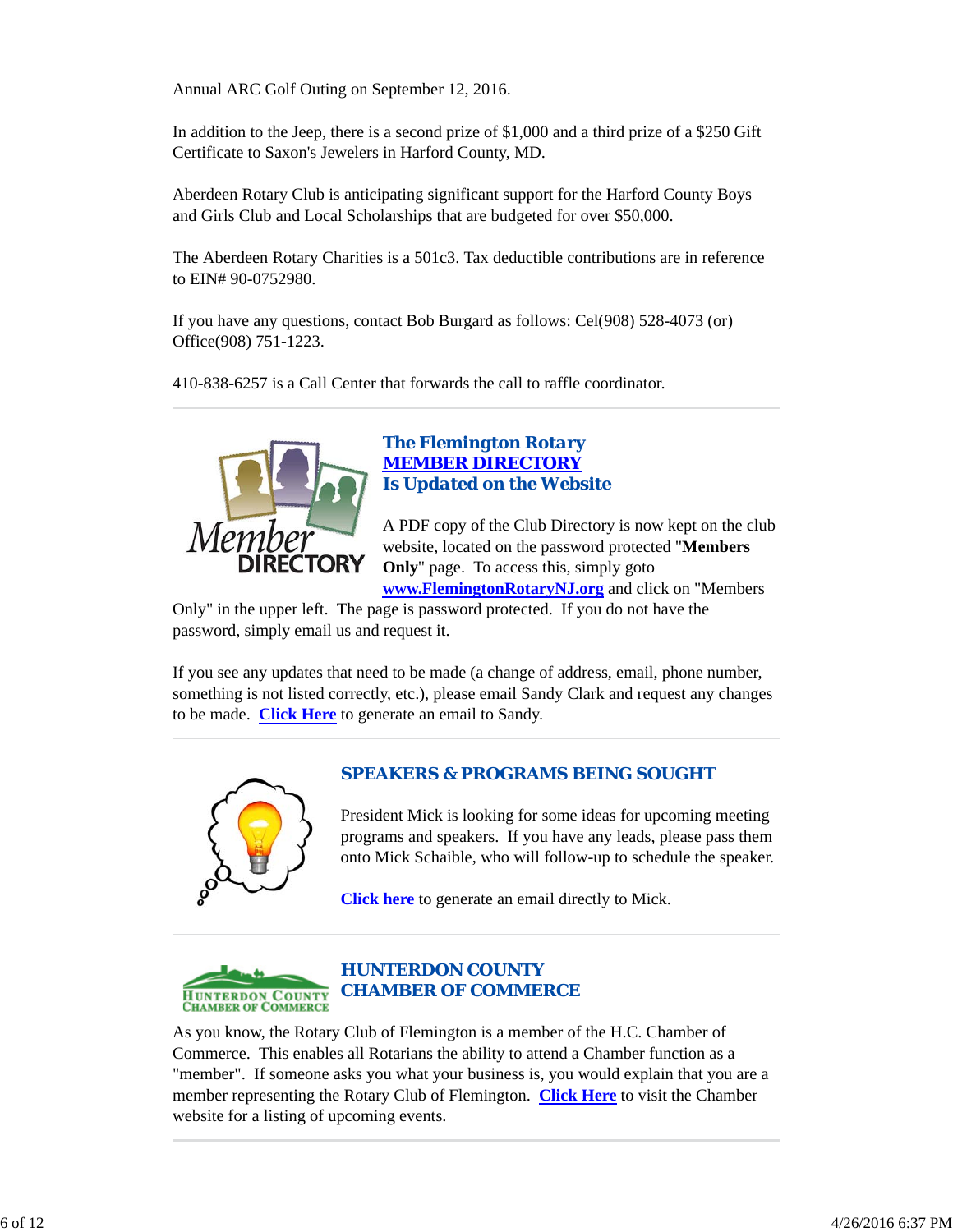

### *Jersey Talk Radio - Internet Radio "THE ROTARY HOUR"* **Tuesdays** from **5pm to 6pm**

PDG Megan Jones-Holt is the host of "The Rotary Hour" on the "Jersey Talk Radio" internet radio station. She is always looking for guests to have on the

show. If you are intersted, please get in touch with Megan at (908)894-4590 or **mjonesholt@gmail.com**.

**Click Here** to listen to the Internet Radio station from your PC, smart phone, mobile device, etc.



*FLEMINGTON BUSINESS IMPROVEMENT DISTRICT* www.downtownflemington.com

If you would like to learn more about events and activities going on around Flemington, please **CLICK HERE** to visit the Flemington Business Improvement District (BID) website.

### *ROTARY DISTRICT 7510 NEWS*

**Click Here** to read the current news from our Rotary District 7510.

### *SPEAKERS & PROGRAMS BEING SOUGHT*

We are always seeking new or creative ideas for upcoming meeting programs and speakers. If you have any leads, please pass them onto Mick Schaible. **Click here** to generate an email directly to Mick.

### *UPCOMING DATES TO NOTE:*

Wed,  $4/27$ : Adam Boynton - Presentation on the Salvation Army

Wed, 5/04: Jim Davidson - Folklore of the Sourland Mountains Wed, 5/11: Doug Neidich - Solar Renewable Energy Wed, 5/18: Open Wed, 5/25: Open

Wed, 6/01: Lissa Pettenati, Special Education/Biology Teacher at the Delaware Valley High School. She will speak about the Aquaponics and Hydroponics program that their class is using to grow vegetables using water and fish. They are looking to expand the program, but need help to get a large submersible pump and tubing.

Wed, 6/08: Open Wed, 6/15: Open

Wed, 6/22: **Changing of the Guard Dinner at 6pm** at the Copper Hill Country Club. (*Note there is NO noon meeting on this day*) Wed, 6/29: Open

**Next RCOF Board Meeting**: Tues, TBA at 6:00 PM. (Meetings held bi-monthly).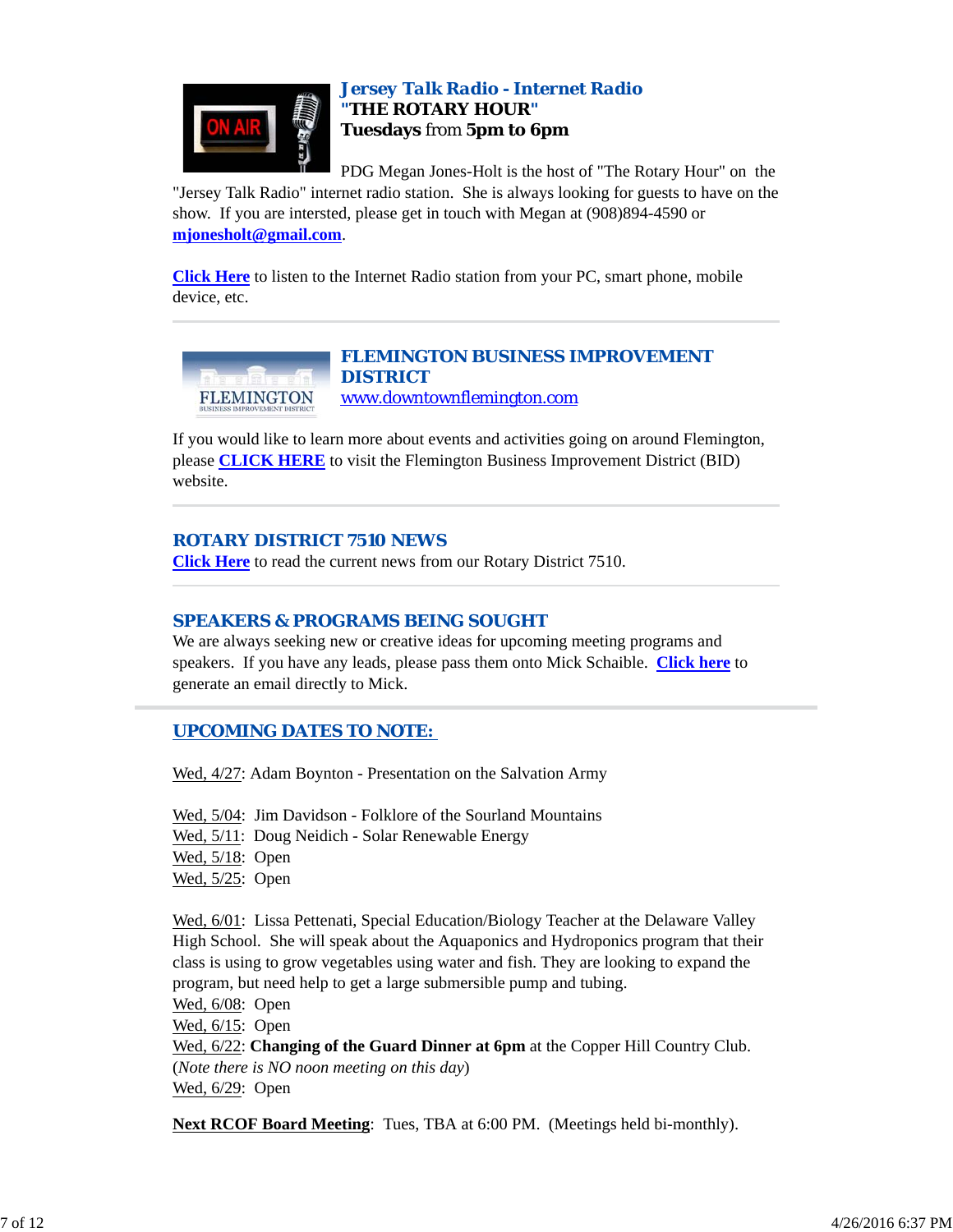Next Membership Meeting: Wed, 5/11/2016 at 1:30 PM (Usually the 2<sup>nd</sup> Wed).

#### **Upcoming RCOF Club Events, Fundraisers, Fellowship Events, Etc**.:

Sat, 6/04: **Pedals for Progress** Bicycle, Sewing Machine & Sports Gear Collection Sun, 6/12: **8th Annual Bark in the Park - Dog Walk**

#### **Rotary District 7510 Events & Functions:**

Wed, 4/27: **District Assembly** at 2:30pm - Bridgewater Marriott Hotel May 13-15: 96th Annual **District Conference** at the Inn at Pocono Manor Fri, 6/10: 4th Hunterdon County Meeting - Time & Location To Be Announced Thurs, 6/30: District 7510 Changing of the Guard

#### *COMMITTEE LIST:*

**Click Here** to download the listing of all current Club Committee's and its members.

### *"MEMBERS ONLY" WEBSITE:*

#### **Click Here for the Members Only section of the website to find:**

- 1) The "Membership Proposal Form" to propose a new member.
- 2) New Member Information.
- 3) An Online Copy of the Club Membership Directory.
- 4) A Link to All Photos Albums of the Club.

#### *ROTARY WEBSITE LINKS:*

Rotary International: **www.Rotary.org** Rotary District 7510: **www.RotaryNJ.org**

#### *NEARBY ROTARY CLUB MEETINGS:*

As A Rotarian, you are Welcome to attend a Rotary Club meeting anywhere in the world. Click here for the Rotary Club Locator App. Or see below for some local meetings:

#### Mondays

**Lambertville/New Hope** (6:30 pm) - Lambertville Station Restaurant; 11 Bridge Street, Lambertville NJ 08530

**Piscataway** (12:15 pm) - Radisson Hotel; 21 Kingsbridge Road, Piscataway, NJ 08854

#### Tuesdays

**Whitehouse** (12:15 pm) - Max's 22; 456 Route 22 West, Whitehouse Station, NJ 08889 **Princeton** (12:15 pm) - The Nassau Club; 6 Mercer Street, Princeton, NJ 08540 **Bridgewater-Bound Brook** (12:15 pm) - Arbor Glenn; 100 Monroe St, Bridgewater 08807

#### Wednesdays

**Branchburg Township** (7:30 am): Stoney Brook Grille; 1285 Route 28, North Branch, NJ 08876

**Flemington** (12:15pm): Copper Hill Country Club; 100 Copper Hill Road, Ringoes, NJ 08851

**Hillsborough Township** (6:15 pm): Pheasant's Landing; 311 Amwell Road (Rt. 514), Hillsborough, NJ 08844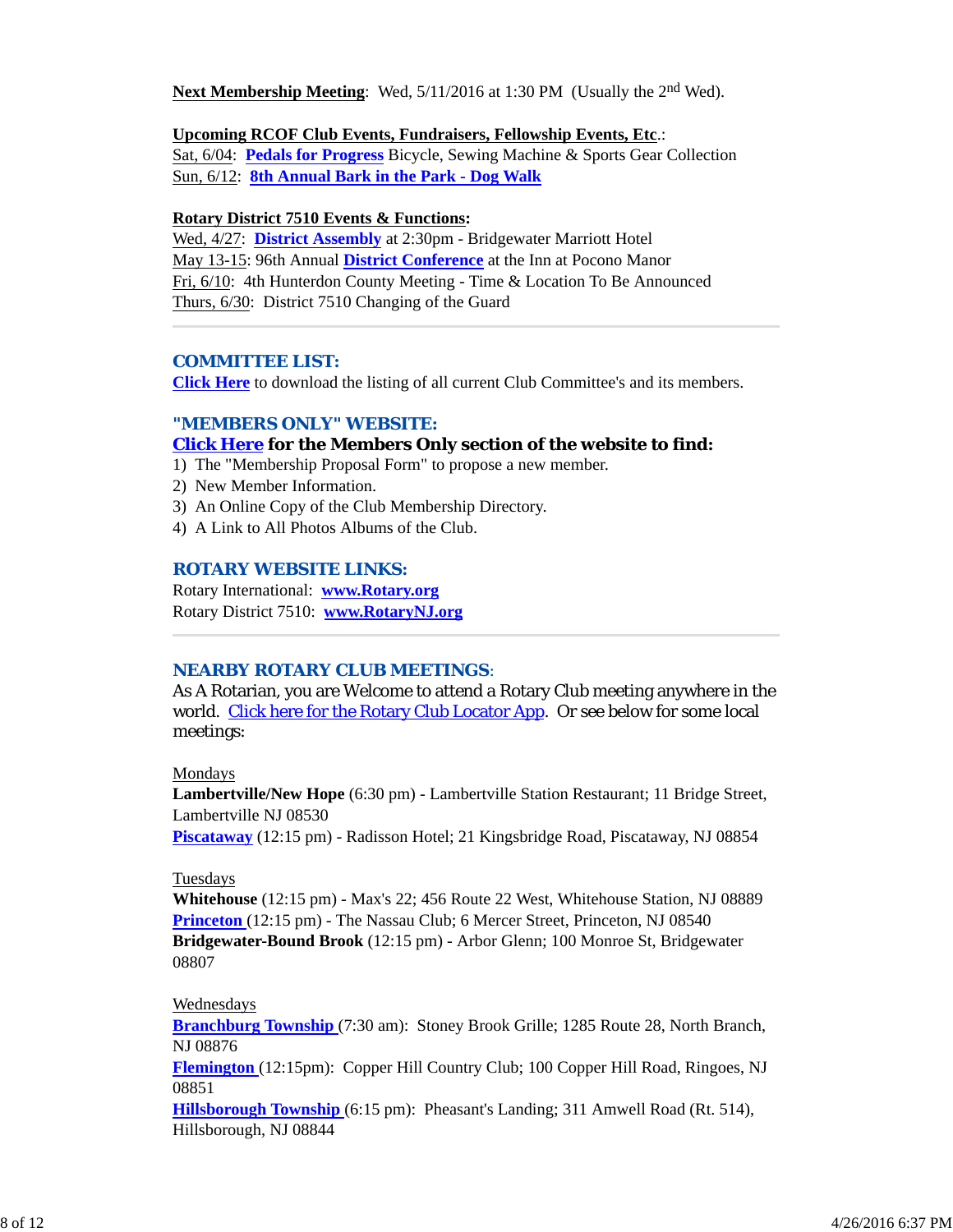### **Thursdays**

**Clinton Sunrise** (7:30 am): Clinton Fire Department; New Street, Clinton, NJ 08809 **Somerville/Bridgewater** (12:15 pm): Bridgewater Manor; 1251 US Highway 202/206, Bridgewater, NJ 08807

**Trenton** (12:15 pm): Freddie's Tavern; 12 Railroad Avenue, West Trenton, NJ 08628

#### Fridays

**North Hunterdon** (12:15 pm): Beaver Brook County Club; 25 County Club Drive, Annandale, NJ 08801

**Princeton Corridor** (12:15pm): Hyatt Regency; 102 Carnegie Center, Rt. 1 North, Princeton, NJ 08540

eClub

**Rotary eClub of Hunterdon Horizon**: View website for meetings or online makeups.

# RI President's Call for Action in **2015-2016**: **"Be A Gift To The World"**

# **Rotary Club of Flemington - Our 92nd Year**

Founded October 3, 1923 \* Charter #1529 \* District 7510

| Club President                                                                                            | <b>Mick Schaible</b>                         |  |  |
|-----------------------------------------------------------------------------------------------------------|----------------------------------------------|--|--|
| President-Elect                                                                                           | D.J. Wright                                  |  |  |
| Secretary                                                                                                 | <b>Chris Steffner</b>                        |  |  |
| Treasurer, General                                                                                        | <b>Bob Newland</b>                           |  |  |
| Treasurer, Lunch                                                                                          | <b>Lynn Hyman</b> (immediate Past-President) |  |  |
| <b>Board Member</b>                                                                                       | <b>Chris Kamnitsis</b>                       |  |  |
| <b>Board Member</b>                                                                                       | <b>Joe Ziegler</b>                           |  |  |
| Sergeant-at-Arms                                                                                          | <b>Jim Davidson</b>                          |  |  |
| R.I. President                                                                                            | <b>K.R. "Ravi" Ravindran</b> (Sri Lanka)     |  |  |
| District Governor (DG)                                                                                    | Hal Daume (Berkeley Heights, NJ)             |  |  |
| District Governor Elect (DGE)                                                                             | <b>Charles Minton</b> (Union, NJ)            |  |  |
| District Governor Nomimee (DGN)                                                                           | <b>Bob Zeglarski</b> (Roselle-Rosselle Park) |  |  |
| <b>Assistant District Governor (ADG)</b>                                                                  | Albert Varga (Lambertville-New Hope)         |  |  |
| $C_{\text{lab}}$ Mostings. Wednesday 12.15 nm $C_{\text{cnnam}}$ Will $C_{\text{cnnum}}$ $C_{\text{lab}}$ |                                              |  |  |

Club Meetings: **Wednesday, 12:15 pm, Copper Hill Country Club** 100 Copper Hill Road, Ringoes 08551





Be a gift to the world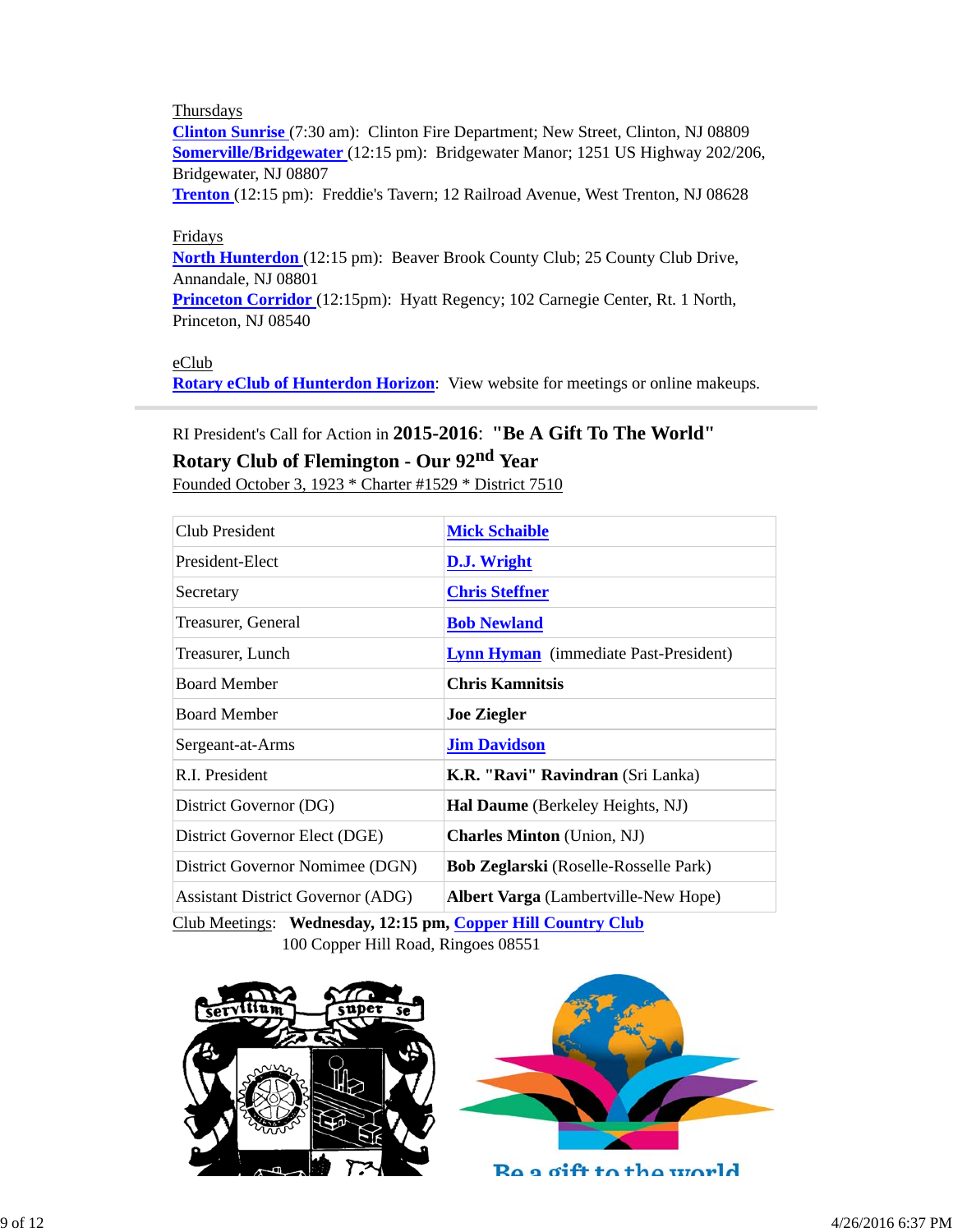



*MISSION STATEMENT*: The mission of Rotary International is to assist and guide Rotarians and Rotary clubs to accomplish the Object of Rotary to ensure Rotary's continuing relevance and to help build a better world, emphasizing service activities by individuals and groups that enhance the quality of life and human dignity, encouraging high ethical standards, and creating greater understanding among all people to advance the search for peace in the world.

**THE OBJECT OF ROTARY:** The object of Rotary is to encourage and foster the ideal of service as a basis of worthy enterprise and, in particular, to encourage and foster:

**1st**: The development of acquaintance as an opportunity for service;

**2nd**: High ethical standards in business and professions, the recognition of the worthiness of all useful occupations, and the dignifying of each Rotarian's occupation as an opportunity to serve society;

**3rd**: The application of the ideal of service in each Rotarian's personal, business and community life;

**4th**: The advancement of international understanding, goodwill, and peace through a world fellowship of business and professional persons united in the ideal of service.

**THE 4-WAY TEST:** "Of the things we think, say or do:

- **1st**: Is it the Truth?
- 2<sup>nd</sup>: Is it Fair to all concerned?
- **3rd**: Will it build goodwill and better friendships?
- **4th**: Will it be beneficial to all concerned?"

### *ROTARY's AVENUE'S OF SERVICE*:

**1)** Through **Club Service**, we have fun, build lasting friendships, and make sure that our club runs well.

**2)** Through **Vocational Service**, we volunteer our professional skills to serve others and promote integrity in everything we do.

**3)** Through **Community Service**, we address local needs and work with our community to bring lasting improvements.

**4)** Through **International Service**, we meet humanitarian needs around the globe and promote world understanding and peace.

**5)** Through **Youth Service**, we work with young people to help them become the next generation of leaders, visionaries, and peacemakers.

### **2015-2016 CLUB MEMBER ROSTER Rotary Club of Flemington, NJ** Current Number of Members: 43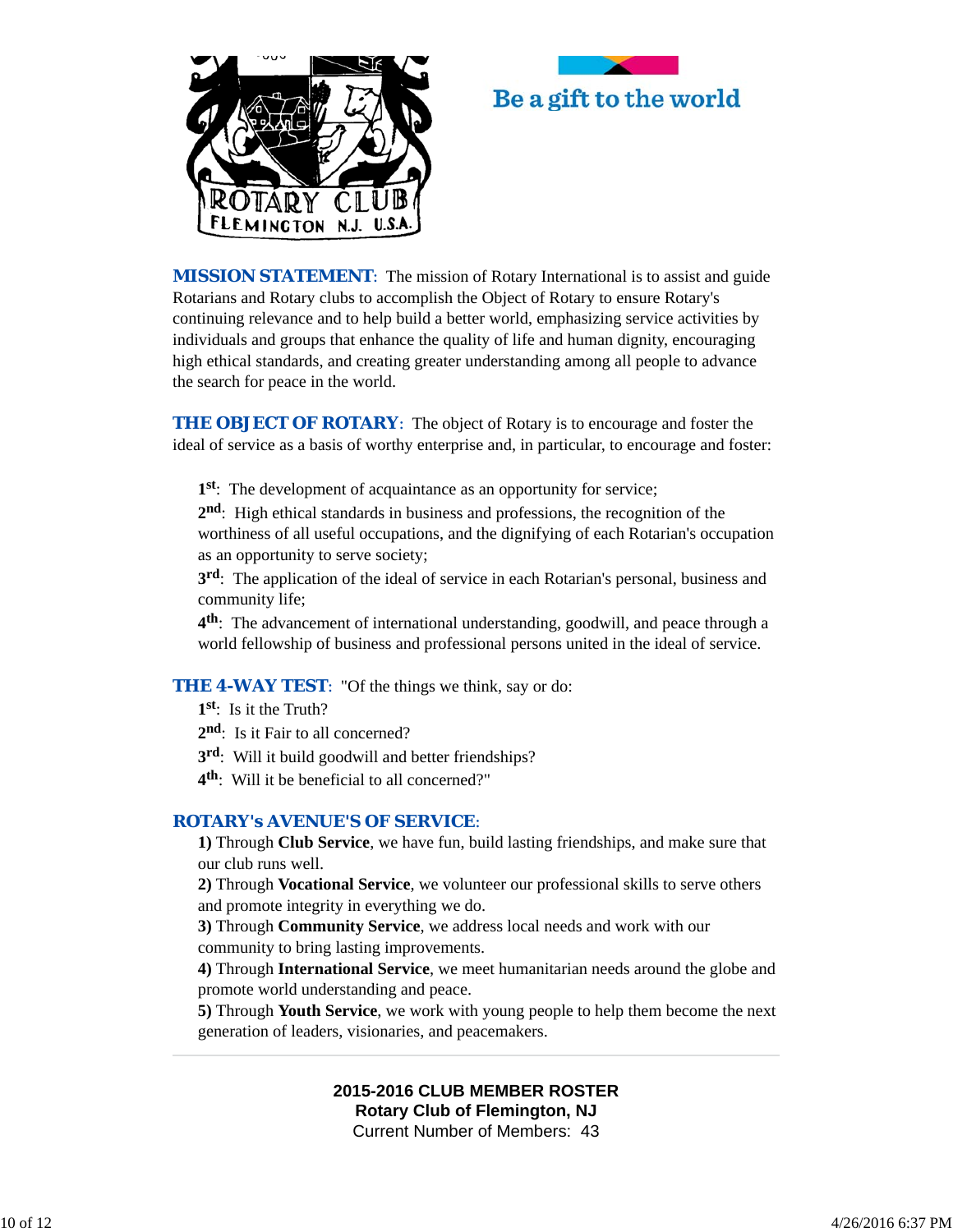| <b>Rotarian</b>                   | <b>Member Since</b> | <b>Classification</b>           |
|-----------------------------------|---------------------|---------------------------------|
| Black, Bruce B.                   | 2007                | <b>Health and Fitness</b>       |
| Bohler, Herbert C. (Herb)         | 1977                | <b>Specialty Advertising</b>    |
| <b>Campbell, Jennifer</b>         | 2015                | <b>General Practice</b>         |
| Chittenden, Robert L. (Bob)       | 2003                | M.E.F.P. Consulting Engineering |
| Clark, Arthur L. (Sandy)          | 1987                | Printing                        |
| Davidson, James G. (Jim)          | 2002                | <b>Rubber Products</b>          |
| del Campo, Ann                    | 2016                | <b>Scientist &amp; Farmer</b>   |
| Ferrari, Frederick J. (Fred)      | 1964                | Orthodontia                     |
| Fisher, Charles H. (Charlie)      | 1961                | <b>Funeral Services</b>         |
| Fisher, Thomas H. (Tom)           | 2012                | Property & Casualty Insurance   |
| Harrison, Jeffrey (Jeff)          | 1996                | Psychotherapy                   |
| <b>Goldsmith, Cheryl</b>          | 2016                | <b>Realtor</b>                  |
| <b>Goodwin, Michael S.</b>        | 2016                | <b>Youth Development</b>        |
| Hyman, Lynn                       | 2010                | <b>Retail Banking</b>           |
| Kamnitsis, Christopher P. (Chris) | 2001                | <b>Financial Planning</b>       |
| <b>Kritharis, Nikolaos (Nik)</b>  | 2016                | <b>Dentistry</b>                |
| Liebross, Ira                     | 1997                | <b>Family Medicine</b>          |
| Loew, Darren                      | 2002                | Orthodontics                    |
| Martin, Teresa (Terry)            | 1993                | Solid Waste/Recycling           |
| Mazujian, Harry                   | 2004                | Clergy                          |
| McWilliams, Nancy                 | 1992                | Psychotherapy                   |
| Metz, Kim                         | 2007                | <b>Technical Education</b>      |
| Muller, George D.                 | 1964                | <b>Cut Glass Manufacturing</b>  |
| Nastasi, William (Bill)           | 1996                | <b>General Contracting</b>      |
| Newland, Robert D. (Bob)          | 1998                | Insurance                       |
| Ownes, Terry M.                   | 1987                | <b>Floor Covering</b>           |
| Phelan, Christopher J. (Chris)    | 2009                | <b>Chamber Of Commerce</b>      |
| Randolph, R. Wayne                | 1982                | Veterinary Medicine             |
| Reinbacher, Otto A.               | 1997                | Clergy                          |
| Rogow, Stephen S. (Steve)         | 1973                | Orthodontics                    |
| Schaible, R. Michael (Mick)       | 1998                | <b>Appraisal Services</b>       |
| Skowronek, Kenneth J. (Ken)       | 1994                | <b>Family Law</b>               |
| Sollner, Richard F. (Dick)        | 1962                | Air Transportation              |
| Steffner, Christina (Chris)       | 2014                | Education                       |
| Stothoff, Richard H. (Dick)       | 1966                | <b>Sanitary Engineering</b>     |
| Weinstein, Theodore H. (Ted)      | 1994                | <b>Pulmonary Medicine</b>       |
| Widico, Karen A.                  | 1997                | <b>Public Health Services</b>   |
| Williams, Gwen                    | 1991                | Purchasing/Manufacturing        |
| Wise, Robert (Bob)                | 1992                | <b>Hospital Administration</b>  |
| Woske, Harry                      | 1977                | Cardiology                      |
| Wright, Daniel J. (D.J.)          | 2003                | <b>Funeral Services</b>         |
| Ziegler, Joseph E. (Joe)          | 1988                | <b>Investment Advisor</b>       |
| Zullo, John J. (Johnnie)          | 1987                | <b>Chemical Engineering</b>     |